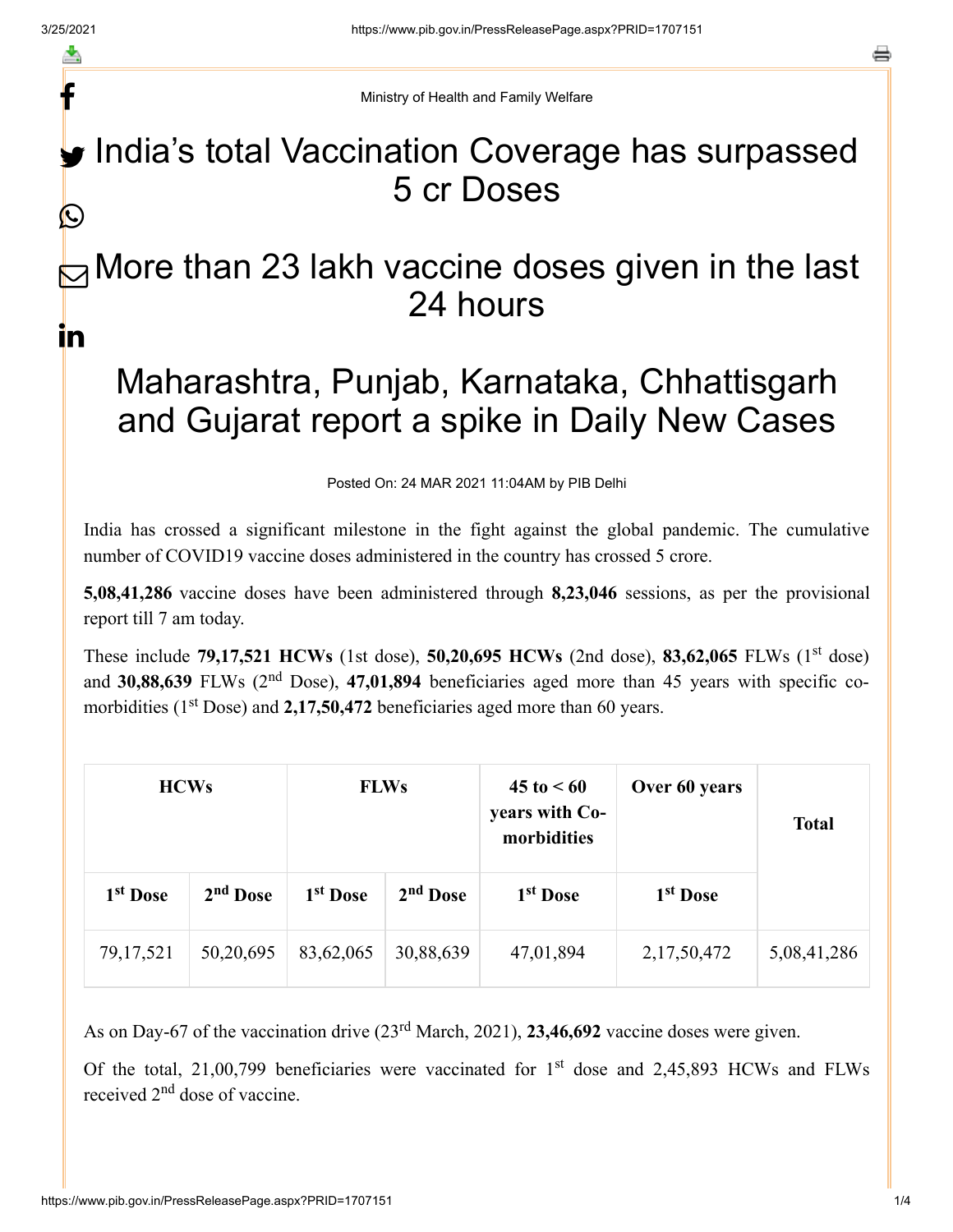## Date: 23<sup>rd</sup> March, 2021 **HCWs FLWs 45 to < 60 years with Comorbidities Over 60 years Total Achievement**  $1<sup>st</sup>$ Dose  $2<sup>nd</sup>$ Dose  $1<sup>st</sup>$ Dose 1  $1<sup>st</sup>$ Dose 1  $1<sup>st</sup>$ Dose 1  $1<sup>st</sup>$ Dose 2<sup>nd</sup>Dose 57,942 60,731 1,19,938 1,85,162 4,03,584 15,19,335 21,00,799 2,45,893  $\frac{\text{st}}{\text{Dose}}$  and  $\frac{\text{nd}}{\text{Dose}}$  and  $\frac{\text{d}}{\text{Dose}}$  is  $\frac{\text{st}}{\text{Dose}}$  is  $\frac{\text{st}}{\text{Dose}}$  is  $\frac{\text{nd}}{\text{Dose}}$  and f У. Ŀ  $\mathbf \Xi$ <u>in</u>

Eight States account for 60% of the cumulative vaccine doses given so far.



Five States of Maharashtra, Punjab, Karnataka, Chhattisgarh and Gujarat are reporting a surge in the COVID daily new cases. These states account for 77.44% of the new cases.

**47,262** new cases were registered in the last 24 hours.

Six states cumulatively account for **81.65%** of the new cases reported in the past 24 hours. Maharashtra has reported the highest daily new cases at 28,699. It is followed by Punjab with 2,254 while Karnataka reported 2,010 new cases.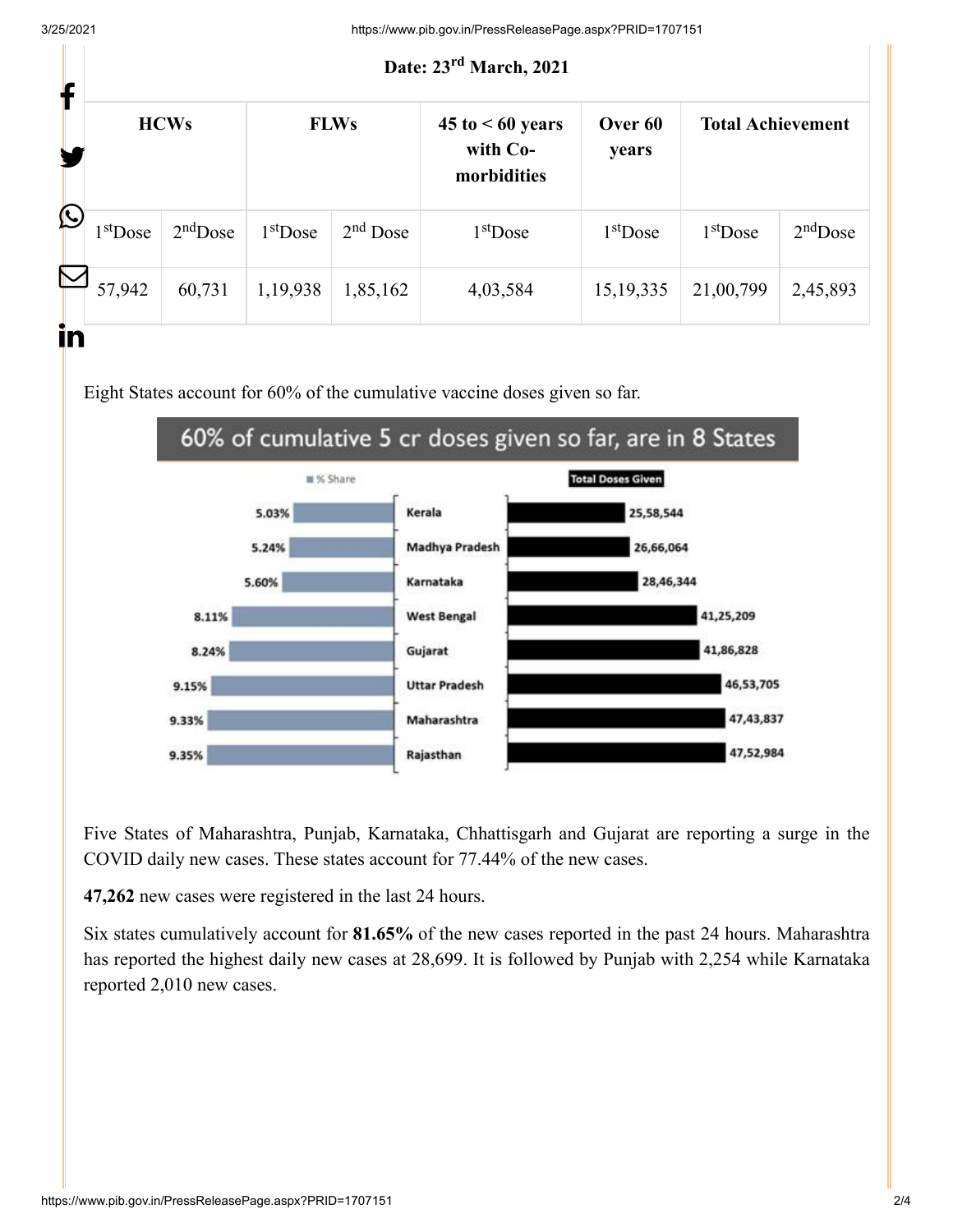3/25/2021 https://www.pib.gov.in/PressReleasePage.aspx?PRID=1707151



Eight States have reported a higher weekly positivity rate than the national average (4.11%). Maharashtra leads with a weekly positivity rate of 20.53%.



India's total Active Caseload has reached **3,68,457 today,** comprising **3.14%** of the total Positive Cases. A net incline of 23,080 cases recorded from the total active caseload in the last 24 hours.

India's cumulative recoveries stand at **1,12,05,160** today. The national Recovery Rate is **95.49%.**

**23,907** recoveries were registered in the last 24 hours.

**275** deaths were reported in the last 24 hours.

Six States account for **83.27%** of the new deaths. Maharashtra saw the maximum casualties (132). Punjab follows with 53 daily deaths and Chhattisgarh reported 20 deaths in the last 24 hours.